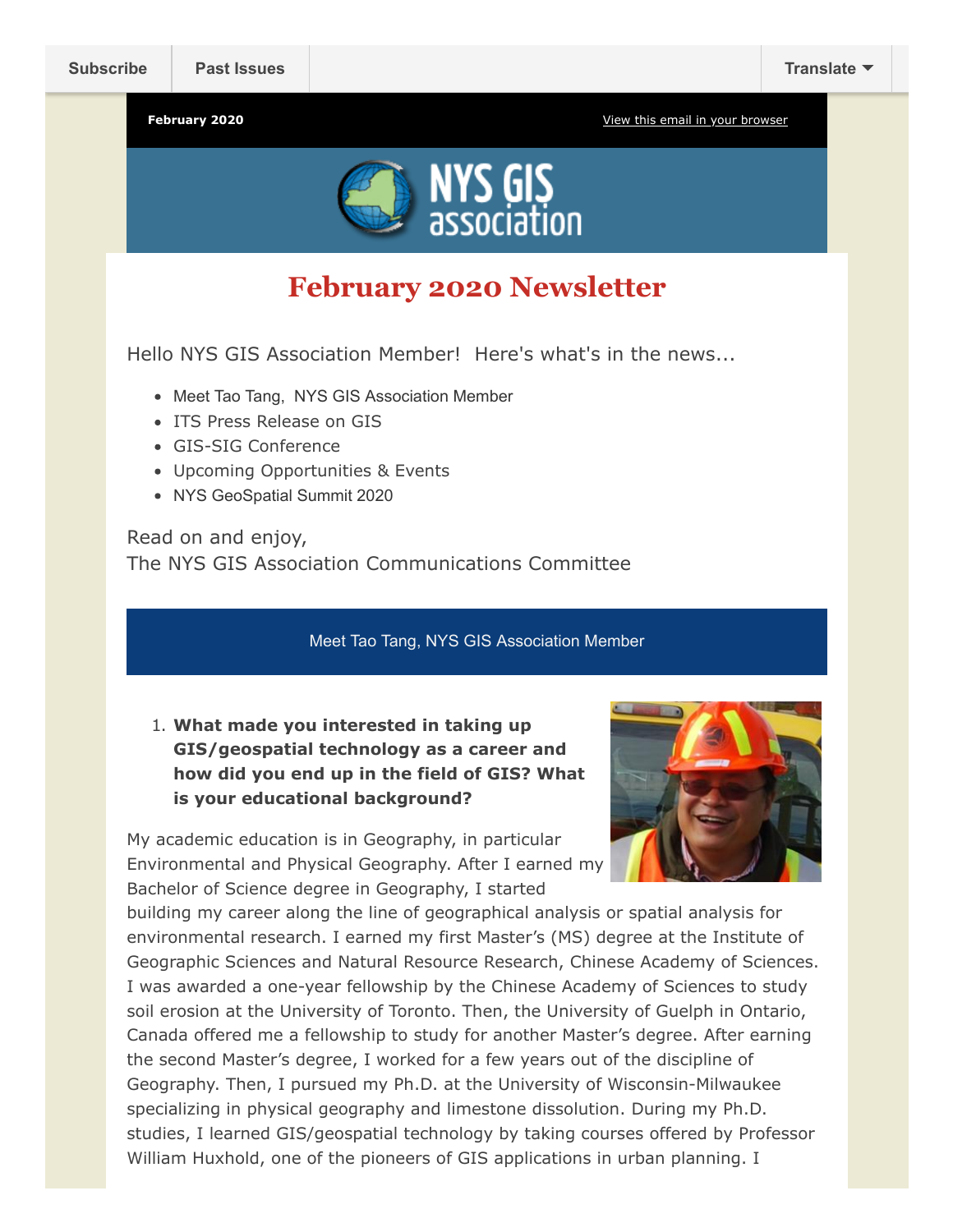application of digital geographical analysis to solve problems regardless of discipline. As I always illustrate to my students, GIS is the marriage of geography and information technology (IT). It is the wide-ranging applications that drew me to the field of GIS.

## 2. **Would you explain your job and what you do there?**

I am a professor in the Department of Geography and Planning at SUNY – Buffalo State College. In this capacity, I teach GIS, Remote Sensing, and Physical Geography classes and conduct research in the application of geospatial technology to environmental conservation, natural resource management, and the impact of air and water pollution on human health.

## 3. **How did you get involved in the Association?**

In my early years at Buffalo State, many GIS professionals who work at the local and state government level helped me either through collaborations or providing me GIS spatial data for teaching. To name a few, Dr. Graham Hays, Mr. Brian Barnes, Mr. Eric Herman, Mr. Jim Jones, Mr. Michael Gangemi, and Mr. Jeff Herter were of great assistance to me. These people have all been very active in the New York State GIS Association. I was inspired by them to join and participate in the Association.

## 4. **You were a member of the Board of Directors several years ago. Why did you decide to volunteer for the Board?**

I thought the interactions and connections between the faculty and students at the higher education institutions in New York State and the professionals in the New York State GIS Association were not very strong. One former faculty member at SUNY – Fredonia tirelessly volunteered for many different committees of the Association. These activities enhanced the interactions of the two sectors and demonstrated student success, too. I wanted to contribute more along this line, so I decided to volunteer.

## 5. **What's the most interesting project that you have worked on and why?**

The most interesting project I have worked on is the "Pilot LiDAR Survey Project for 3D Mapping for the New York State Thruway Authority." Students and faculty in our study team conducted a feasibility test of 3D data collection and mapping for the management of the New York State Thruway using borrowed LiDAR equipment. In addition to the opportunity to work with the highway field maintenance crew, the spatial database managers, and analysts at the Authority, we recognized the needs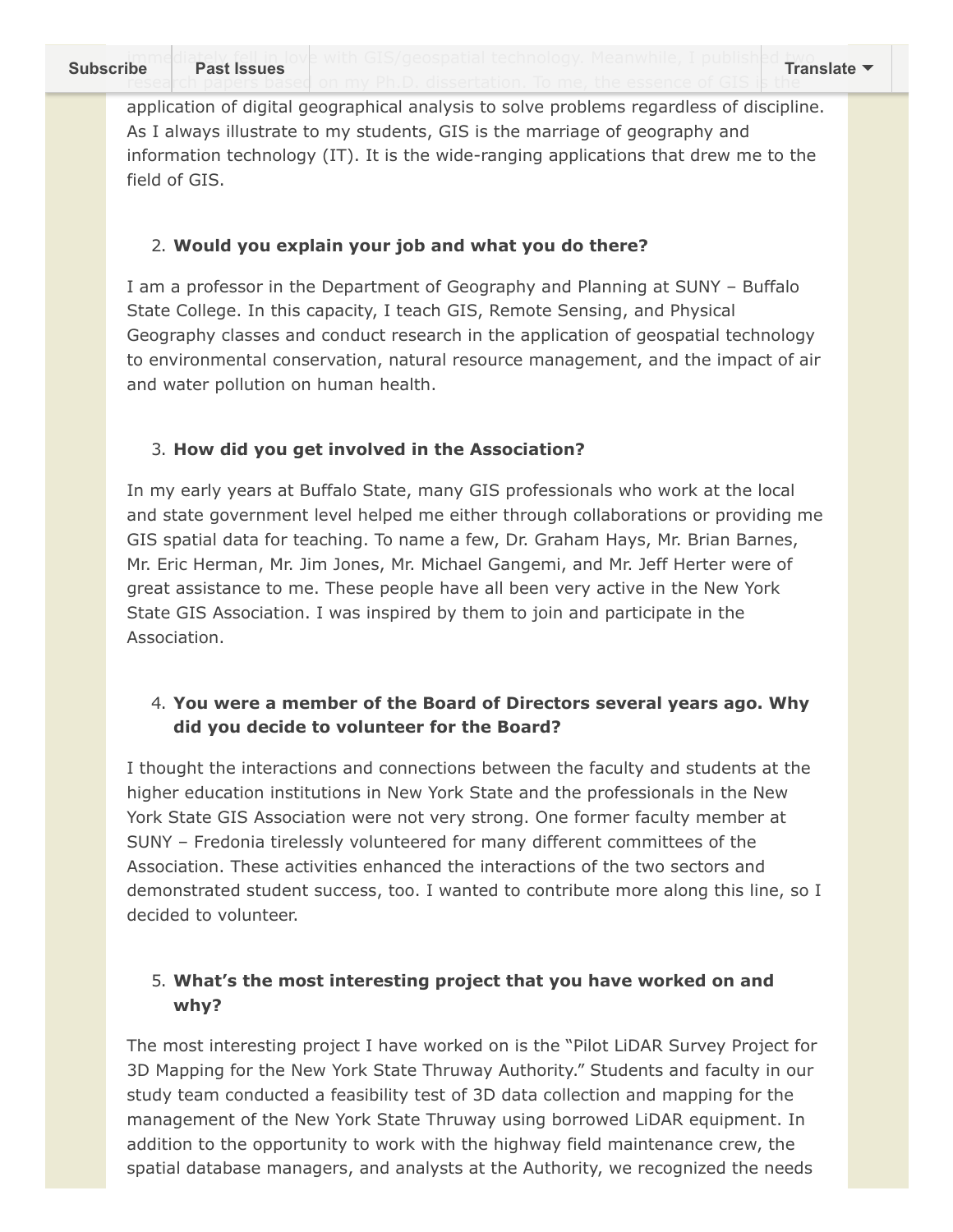#### 6. **What is your favorite memory from the NYGeoCon or the GeoSpatial Summit?**

My favorite memory from the NYGeoCon or the GeoSpatial Summit conferences is the "State of Union" keynote presentation normally made by the Geographic Information Officer in the New York State Office of Information Technology. This is a collection of PowerPoint slides showcasing the current GIS and geospatial technology from every corner of New York State and from many different sectors including local governments, state and federal agencies, private companies, and educational institutions.

#### 7. **What do you like most about mapping?**

I like the emerging three-dimensional (3D) mapping that is enabled by GIS/geospatial technology. We are in the transitional period between 2D mapping and 3D mapping/visualization. The boundary between them is going gradually fade away in the digital environment. In the near future I suspect that we will be able to map and present the geographic features in their original 3D shapes in the digital mapping environment.

### 8. **If you could visit any one place in the world, where would it be and why?**

I would like to visit the places (workplaces) of the professional teams who manage and maintain Google Maps and Google Earth. and talk to the people there. Google Maps is the front window of one of the most extensive GIS databases, covering the entire world and providing a service to every user. Google Earth is the front window of a comprehensive remotely sensed imagery database. These two windows expose the significance of GIS/geospatial technology to people worldwide and improve their everyday life. I believe the work that the professionals behind Google Maps and Google Earth is on par to what we GIS professionals do much of the time. Although we use different software and may interpret the concepts and theories differently, I would like to visit these people and thank them for their efforts. Because of the people at Google, I can explain what we are doing to everyone easily now.

### 9. **Do you have any specific advice or philosophies from working in the GIS world?**

I believe GIS is critical to the information technology (IT) world. One of the major efforts of GIS professionals, of course, is to keep up with the latest IT technology and developments of GIS technology while maintaining our unique spatial perspective. No matter how much the IT industry changes, no matter how much artificial intelligence (AI) is utilized, it is important to remember that without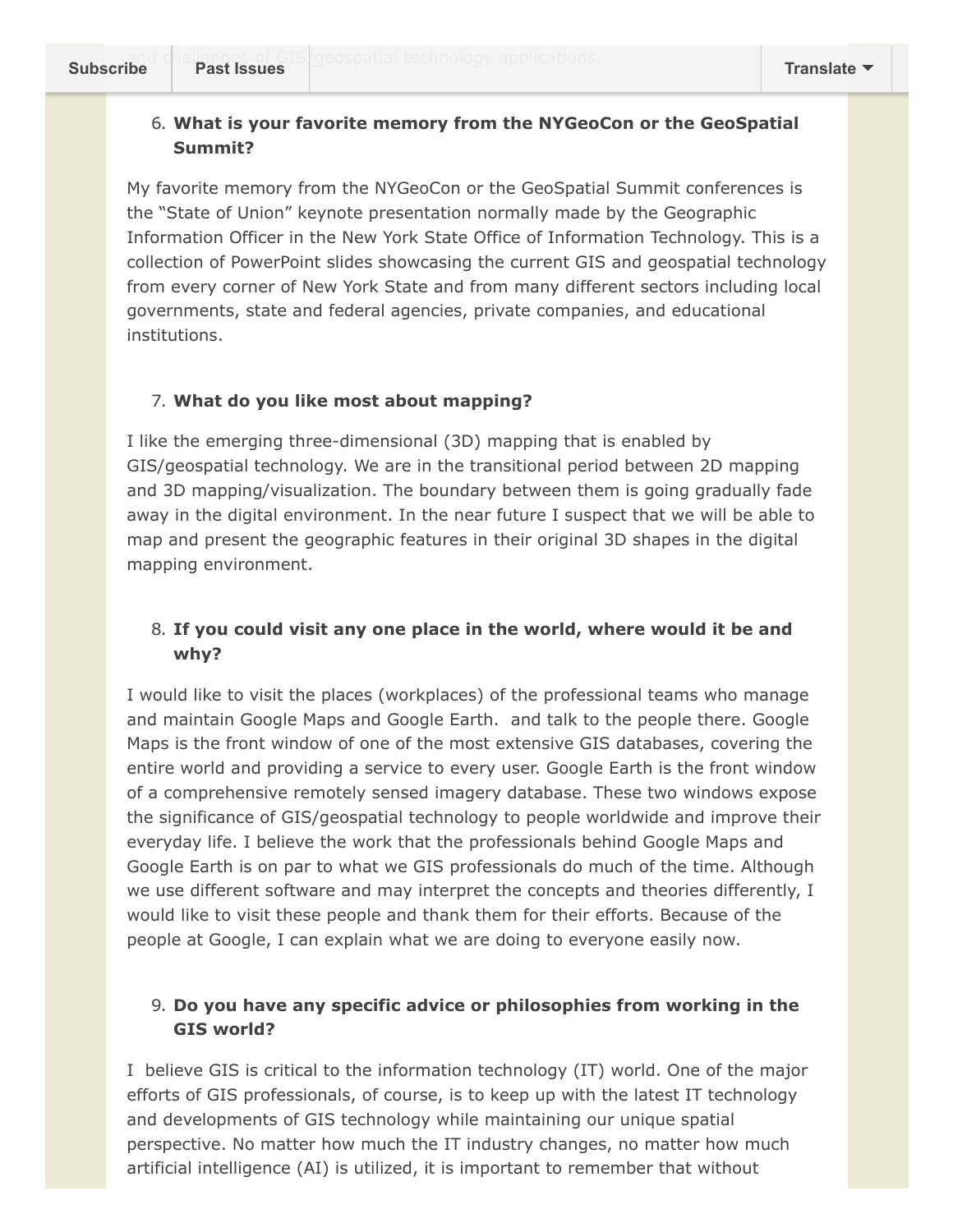#### ITS Press Release on GIS



On February 6th, Frank Winters, the New York State Geographic Information Officer, recently shared the following praise with GIS practitioners...

*I wanted to share a press release issued by the NYS Office of Information Technology Services this morning that makes me both proud and grateful for our community. There [is a nice quote from the State CIO: https://its.ny.gov/press-release/new-york-state](https://its.ny.gov/press-release/new-york-state-recognized-leading)recognized-leading.*

*While we continuously work hard to improve New York's GIS programs and partnerships, it is important to take a minute to reflect on the cumulative value this entire community brings. Credit goes to everyone who contributes to the partnerships which make our GIS programs strong. You are having an impact and people are noticing.*

Please take a moment to read the press release and don't hesitate to share it widely!

GIS - SIG Conference



**Register for the** [29th Annual GIS/SIG Conference](http://gis-sig.org/2020-conference/)

31 March 2020, Tuesday | 8:00 a.m. to 4:00 p.m. Burgundy Basin | 1361 Marsh Road, Pittsford NY 14534

**Keynote Speaker: David J. Kraiker, U.S. Census Bureau**

[Register here by March 22nd to save \\$10.](https://events.r20.constantcontact.com/register/eventReg?oeidk=a07egujeafv96d6e665&oseq=&c=&ch=)

The [Draft Agenda](https://drive.google.com/file/d/1LdG76pbpnnh0NoN_MQYOjBNOw8NKD8YI/view) is available!

Upcoming Opportunities & Events